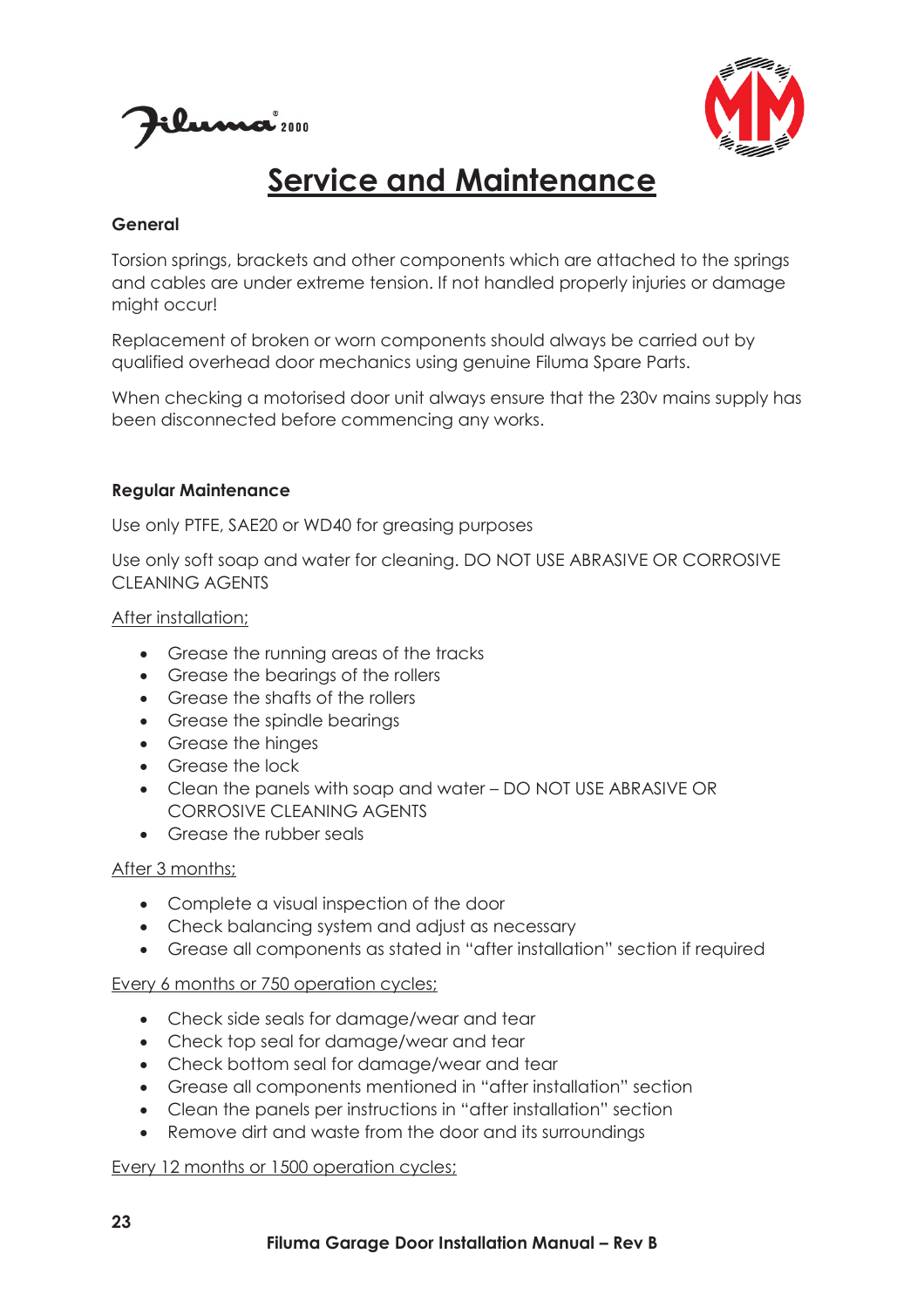Eluma 2000



# **When carrying out the spring related tasks in this section please use caution and follow the safety information provided in the installation section of this guide**

- · Check or test the fixation of the springs to the fittings.
- · Check the balance of the door and adjust if required
- · Check the cables for damage/wear and tear
- · Check the cable connections on the drums and the bottom roller carrier
- · Check the rollers for wear and tear and adjustment
- · Check the hinges for wear and tear
- · Check the panels for damage/wear and tear
- · Check the spring break device according to the instructions enclosed with the units on delivery
- · Check the manual operation of the door
- · Grease the springs

## After 2 years or 3000 operation cycles:

#### **When carrying out the spring related tasks in this section please use caution and follow the safety information provided in the installation section of this guide**

- Check or test the fixation of the springs to the fittings.
- Check the balance of the door and adjust if required
- · Check the cables for damage/wear and tear
- · Check the cable connections on the drums and the bottom roller carrier
- · Check the rollers for wear and tear and adjustment
- · Check the hinges for wear and tear
- · Check the panels for damage/wear and tear
- · Check the spring break device according to the instructions enclosed with the units on delivery
- · Check the manual operation of the door
- Grease the springs
- · Check the side seals for damage/wear and tear
- · Check the top seal for damage/wear and tear
- · Check the bottom seal for damage/wear and tear
- · Check the spindle for damage/wear and tear
- · Check the bottom roller carrier for damage/wear and tear
- · Check the cable drum connections to the spindle
- · Check and re-fix the bolts of the coupler
- Check the connections of the track system
- · Check the suspension of the door to the lintel and ceiling